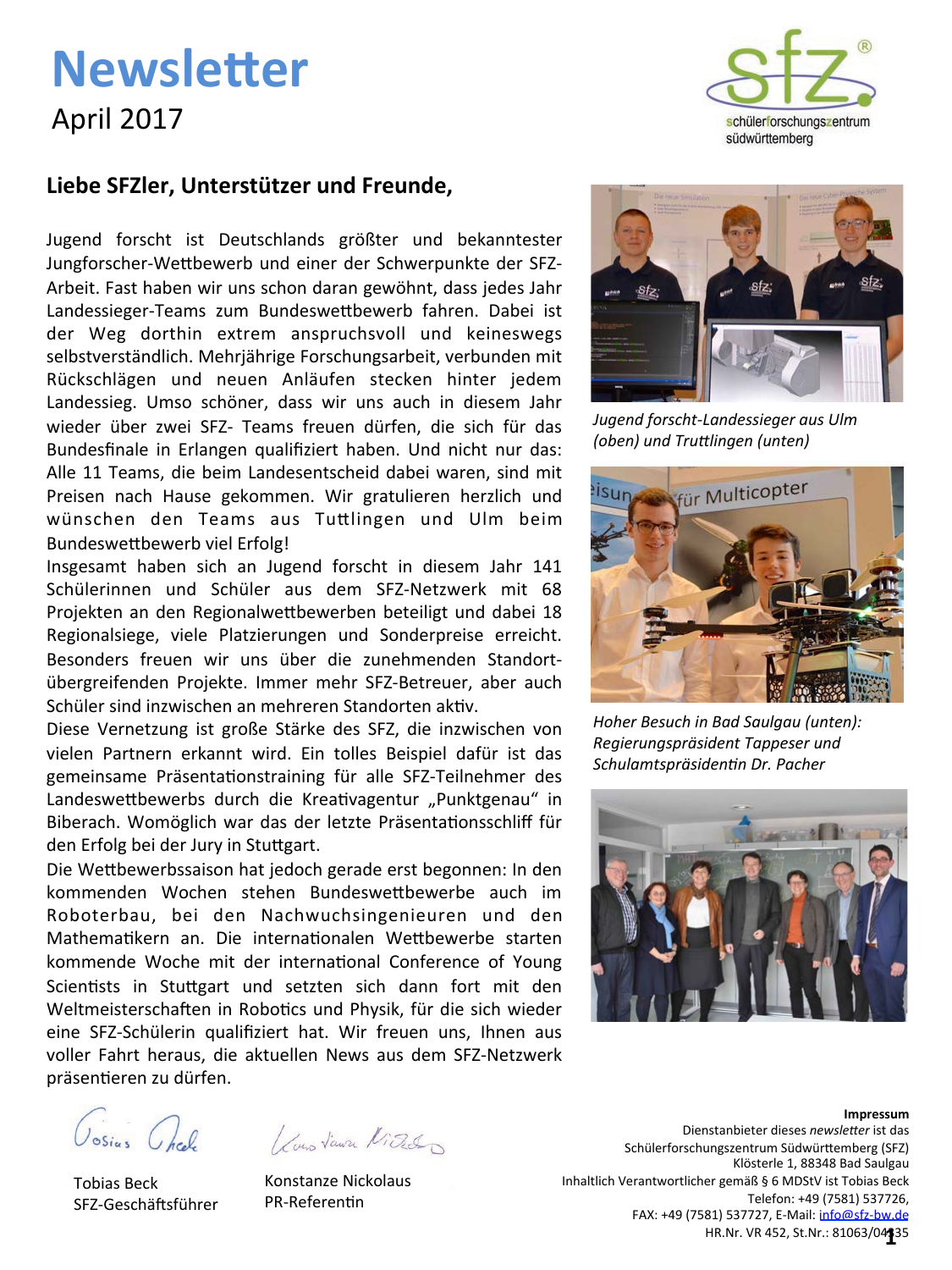

### **Bad Saulgau**

Mit insgesamt 15 Projekten war der SFZ-Standort Bad Saulgau in diesem Jahr bei drei verschiedenen Jugend forscht-Regionalwettbewerben angetreten und hatte dabei vier Regionalsiege, acht Platzierungen und etliche Sonderpreise gewonnen. Besonders schön: Beim Landeswettbewerb erreichte ein Team den dritten Platz im Fachbereich Chemie. Die drei weiteren Teams, die sich mit ihren Regionalsiegen qualifiziert hatten, wurden ausnahmslos mit Sonderpreisen geehrt. Ein Schüler wird Ende April sein Forschungsprojekt zur antibiotischen Wirkung von Substanzen aus der Brombeerpflanze beim internationalen Wettbewerb der International Conference of Young Scientists (ICYS) in Stuttgart vorstellen. Mit sechs Teams hat das SFZ in diesem Jahr am RoboCup Junior in Vöhringen teilgenommen. Ein Team aus Bad Saulgau wird Anfang Mai sogar zur "Intel-ISEF", dem weltweit größten Jugendforscherwettbewerb nach Los Angeles fliegen.

Erfolgreich sind auch die Betreuer: Daniela Bernlöhr vom Wieland Gymnasium in Biberach, wurde in diesem Jahr als beste Jugend forscht-Lehrerin in ganz Baden Württemberg ausgezeichnet.

Hohen Besuch erlebte das SFZ Bad Saulgau seit Beginn des Jahres gleich zweimal: Regierungspräsident Klaus Tappeser schaute mit Schulamtspräsidentin Dr. Susanne Pacher persönlich für einen Informationstermin im SFZ vorbei. Der Vorstandsvorsitzende der ZF Friedrichshafen Dr. Stefan Sommer nahm sich ebenfalls Zeit und ließ sich ausführlich die Projekte der SFZ-Schüler erklären.

Mit einem dritten Platz und einem Sonderpreis bei Jugend forscht wurde das Bad Saulgauer CNC-Fräsen-Projekt abgeschlossen. In dem über zwei Jahre laufenden Projekt hatten die Schüler gemeinsam mit ihrem Betreuer eine CNC-Fräse komplett selbst gebaut. Das Gerät steht jetzt allen SFZ-Schülern zur Verfügung. Neue Teams können daran neue Projekte starten. Das SFZ-eigene Windkraftwerk steht kurz vor seinem Anschluss ans Netz. Das Betreuer-Team aus zwei Studierenden der DHBW Friedrichshafen und SFZ-Ehrenamtlichen befindet sich zusammen mit dem Datenerfassungsteam auf der Zielgeraden zur Strom-Erzeugung. Wir freuen uns, dass die Stadtwerke Bad Saulgau zugesagt haben, das SFZ-Windkraftwerk auch ans Netz anzuschließen. Danach steht die neue Windforschungsstation Schülerteams zur Erforschung und Optimierung von erneuerbarer Energie zur Verfügung.

In Bad Saulgau ist ein Quantenphysik-Kurs gestartet, in dem derzeitig fünf Oberstufenschüler aktuelle Projekte und Theorien der Quantenphysik besprechen. Mit vier selbst konstruierten und als Modell umgesetzten Sprungschanzen nehmen unsere Ingenieurteams am Wettbewerb IngBW in Stuttgart teil.

Unser langjähriger Förderer, die Firma Schlösser wird eins unserer fortgeschrittenen Roboter-Teams beim Bau einer Roboter-Plattform unterstützen. Vielen Dank!

Zukunftsweisend ist eine neue Kooperation mit der Ideenwerkstatt, einer Stiftung des Landkreises Sigmaringen, die jungen Ideen beim Sprung zur Anwendung hilft. So können SFZ-Schülerinnen und Schüler mit einem anwendungsreifen Projekt nun Starthilfe bei der Patentierung bzw. der tatsächlichen Umsetzung erhalten. Der Weg zur Anwendung wird damit einfacher. Ein erstes gemeinsames Projekt - ein elektronischer Blindenhund - ist bereits in den Startlöchern.



ZF-Vorstandsvorsitzender Dr. Stefan Sommer im SFZ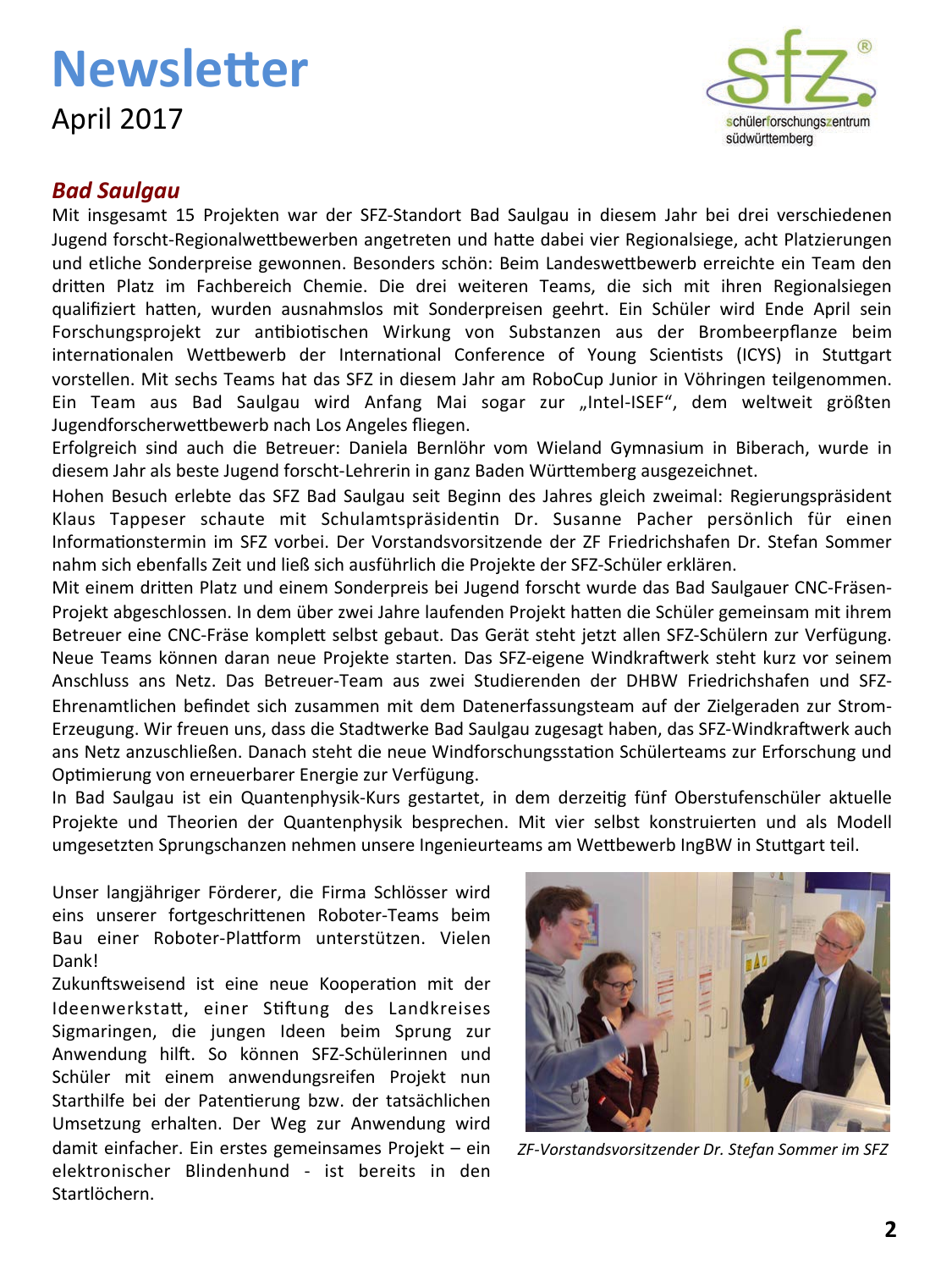

### **Wangen**

Wir freuen uns, die Stadt Wangen im Kreis der Förderer des Vereins Schülerforschungszentrum Südwürttemberg e.V. begrüßen zu dürfen.

Die Wangener SFZ-Schülerinnen und Schüler sind inzwischen in ihre eigenen Räume auf dem Gelände der Wangener Firma Zoller & Fröhlich umgezogen. Dort können sie nun den Arbeiten an ihren Robotern nachgehen, ganz ohne zeitraubendes Auf- und Abbauen ihrer Geräte. Die zusätzliche Zeit, die die Wangener Schüler seitdem haben, hat sich bereits ausgezahlt. Beim diesjährigen RoboCup Junior, haben sich gleich zwei von sieben Teams für die Deutsche Meisterschaft, die RoboCup German Open Anfang Mai in Magdeburg qualifiziert.

Kein Aprilscherz: Am 1. 4. 2017 luden die Wangener SFZler Interessierte am "Tag der offenen Tür" zur Besichtigung der neuen Räume ein. Betreuer und Schüler zeigten die Aufgaben in den verschiedenen Kategorien des RoboCups und präsentierten den Lasercanner der Firma Zoller & Fröhlich.



SFZ Wangen in eigenen Räumen: Standortleiter Berthold Bungard (li.) mit Simon Kresser (Marketing, Zoller & Fröhlich)



2. Platz beim Landeswettbewerb Jugend forscht im 2. Jahr des Eninger SFZ

#### **Eningen**

Großer Erfolg bei Jugend forscht: Ein Eninger Schüler-Team hat sich im Februar beim Regionalwettbewerb von Jugend forscht mit einem Regionalsieg für den Landeswettbewerb qualifiziert, ein zweites Team holte beim Regionalwettbewerb den zweiten Platz. Beim Landeswettbewerb der nächste Erfolg: Mit Platz 2 und zwei Sonderpreisen wurde das bereits mehrfach prämierte Projekt nun auch durch Jugend forscht ausgezeichnet.

Der Landkreis Reutlingen hat angekündigt, in den SFZ-Verein beizutreten. Darüber freuen wir uns sehr.

SFZ-Geschäftsführer Tobias Beck und Standortleiter Dr. Joachim Groß wurden außerdem eingeladen, das SFZ, seine Möglichkeiten und die positiven Wirkungen auf die Schule allen Schulleitern des Landkreises Reutlingen vorzustellen. Das tun sie gerne!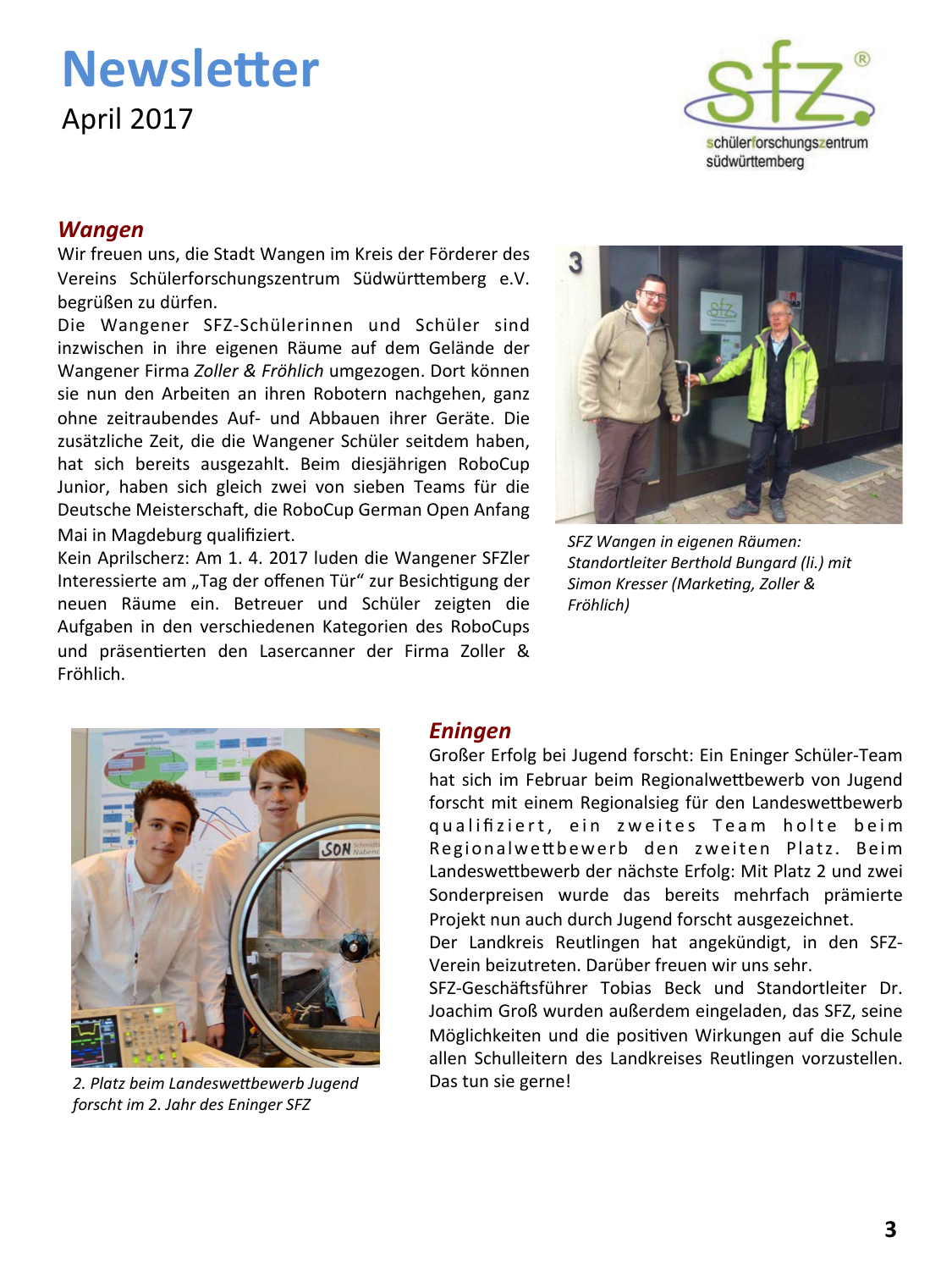

#### **Ochsenhausen**

Mit zwei Regionalsiegen, einem zweiten Platz, zwei dritten Plätzen und neun Sonderpreisen kann der Standort Ochsenhausen auch in diesem Jahr wieder große Erfolge bei Jugend forscht und seiner Juniorsparte Schüler experimentieren, vorweisen. Beim Landeswettbewerb von Jugend forscht konnte sich ein Ochsenhauser Jungforscher über den Sonderpreis für innovative Messtechnik freuen.

Innovative Messtechnik befindet sich auch im SFZ- und schuleigenen Wasserrad am Gymnasium Ochsenhausen, welches seit Dezember letzten Jahres auf dem dortigen Campus steht. Am 19. April wird es durch das Wasserwirtschaftsamt abgenommen und wird danach mit der Einspeisung des produzierten Stroms beginnen.

In Ochsenhausen werden zwei neue Workshops zum 3D-Druck für ein Insektenhotel bzw. die Herstellung von Feinstaubsensoren angeboten, aus denen sich anschließend Forschungsprojekte entwickeln können.



Geht bald ans Netz: Ochsenhauser Wasserkraftwerk

Zwei Erfindungen aus dem Ochsenhauser SFZ gehen in diesem Jahr ins Rennen für den Artur-Fischer-Erfinderpreis: ein mobiles Reinigungsgerät für Farbrollen und ein ESP für Longboards.

Weitere SFZ-Industrie-Kooperationsprojekte sollen am 28. April auf den Weg gebracht werden. Beim Tag der Kunststofftechnik werden Ochsenhauser SFZ-Schüler und Vertreter unseres Förderers SÜDPACK ihre Ideen austauschen.



Starten durch: Friedrichshafener SFZ-Schüler

#### **Friedrichshafen**

Nach seinem Umzug in die Firmenzentrale der ZF ist das SFZ Friedrichshafen voll durchgestartet und gleich mit acht Projekten beim Regionalwettbewerb Jugend forscht gestartet. Besonders schön: Das Projekt eines Mühlespielenden Roboters qualifizierte sich direkt für den Landeswettbewerb, wo es mit zwei Sonderpreisen geehrt wurde.

Auch beim RoboCup waren die Friedrichshafener erfolgreich: Drei von elf Teams haben sich für die Deutsche Meisterschaft, die RoboCup German Open, qualifiziert.

In der zweiten Runde des Landeswettbewerbs der Mathematik haben zwei SF7- Schülerinnen einen ersten Platz erreicht und dürfen an einem Landesseminar für Mathematik teilnehmen. Zwei Schüler wurden mit einem Preis bei der Mathematik-Olympiade ausgezeichnet.

Die neuen Räume bieten nun auch mehr Platz für Kurse: In einem Programmierkurs in Python und einem Arduino-Kurs sind nur noch wenige Plätze frei.

Am 21. Mai wird das SFZ Friedrichshafen seine Arbeit bei der "Langen Nacht der Technik" präsentieren. 4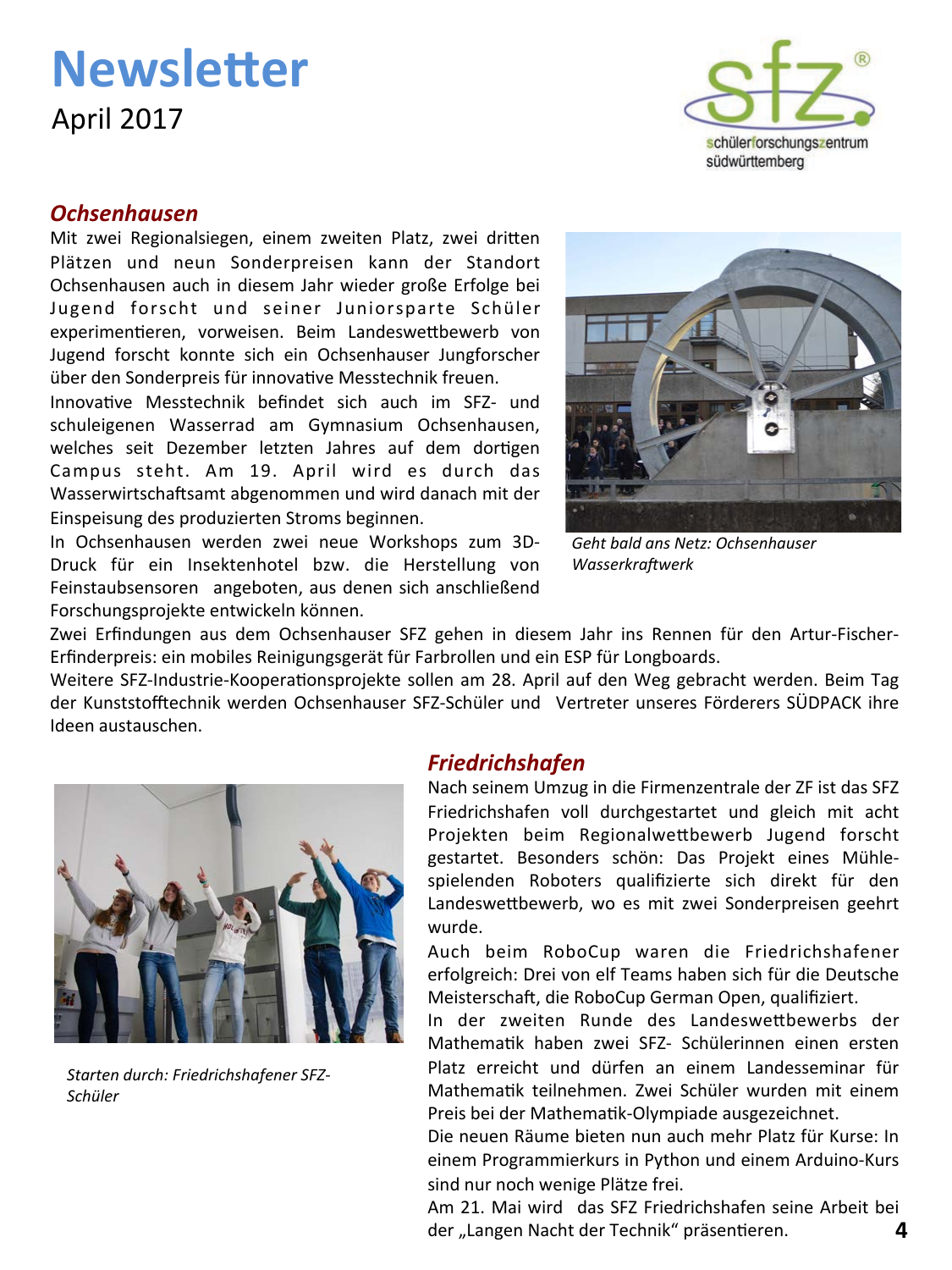

### **Tuttlingen**

Die von zwei Tuttlinger SFZ-Schülern entwickelte "Intelligente Propellerheizung für Multicopter" könnte eine Wende in der zivilen Luftrettung bedeuten. Das sahen auch die Juroren des diesjährigen Landeswettbewerbs Jugend forscht so und belohnten die Schüler mit dem Landessieg und der Delegation zum Bundeswettbewerb. Alle drei weiteren Teams vom SFZ Tuttlingen, die sich für den Landeswettbewerb qualifiziert hatten, wurden mit Sonderpreisen ausgezeichnet. Zuvor hatte sich der Standort beim Regionalwettbewerb in Tuttlingen über sechs Regionalsiege und drei Platzierungen bei Jugend forscht und Schüler experimentieren gefreut. Große Erfolge auch beim RoboCup: Drei von elf angetretenen Teams haben sich für die Deutsche Meisterschaft im Mai qualifiziert. Beim Landeswettbewerb der Mathematik freuten sich die Tuttlinger über zwei erste Plätze und einen dritten Platz. Die Begeisterung für Mathematik zeigt sich in der Teilnehmerzahl am diesjährigen Känguru der Mathematik, an dem sich 41 Schülerinnen und Schüler verschiedener Schulen über das SFZ beteiligt haben.

Das bereits mehrfach ausgezeichnete Projekt "Mobilescope", einer Vorrichtung, die Handys zu Mikroskopen werden lässt, reist gerade mit einer Deutschen Delegation um die Welt und sammelt Preise: Die jüngste Auszeichnung: Special Gold Award der Republik Portugal für eine besondere Schülererfindung. Nächste Station ist Süd-Korea.

Eine beachtliche Veröffentlichung gab es für ein Tuttlinger Team, dessen Projekt in der aktuellen Ausgabe 4.2017 von "Bild der Wissenschaft" unter dem Titelthema "Erfindungen, die ihr Leben verändern" ausführlich porträtiert wurde. Die drei Schüler haben am SFZ Wege erforscht, mit denen hochwertiges Papier und Biokunststoff auf Grasbasis hergestellt werden können.

Die Stadt Tuttlingen hat 15 SFZ-Schülerinnen und Schüler im Rahmen der diesjährigen Sportlerehrung mit Gold-, Silber- und Bronze-Medaillen geehrt und dafür erstmalig die Kategorie "Denksport" eingeführt - für die Jungforscher eine besonders schöne Anerkennung ihrer hart erarbeiteten Leistungen.



die durch die Stadt Tuttlingen geehrten, besonders erfolgreichen SFZ-Schülerinnen und Schüler des vergangenen Jahres

Einen Fernsehbeitrag über das Projekt "Wasseraufreinigung mittels Titandioxid" hat RegioTV im SFZ Tuttlingen gedreht. Über folgenden link:

https://www.regio-tv.de/video titel,-Drei-junge-Erfinderwollen-der-Wasserverschmutzung-an-den-Kragen- vidid, 125456.html kann der Beitrag momentan angeschaut werden. Ein Mitglied des porträtierten Teams wurde zudem ins Nationalteam für die International Conference of Young Scientists (ICYS), die vom 16. bis 21. April 2017 in Stuttgart stattfindet, aufgenommen. Er wird das Projekt im Rahmen der Konferenz einer internationalen Jury vorstellen und so um eine der begehrten Medaillen kämpfen.

Der Standort Tuttlingen bereitet sich außerdem auf den Tag der offenen Tür am 13. Mai 2017 vor. Interessierte können sich über die VHS Tuttlingen vhs-tuttlingen.de, Kursnummer: TU11210T registrieren.